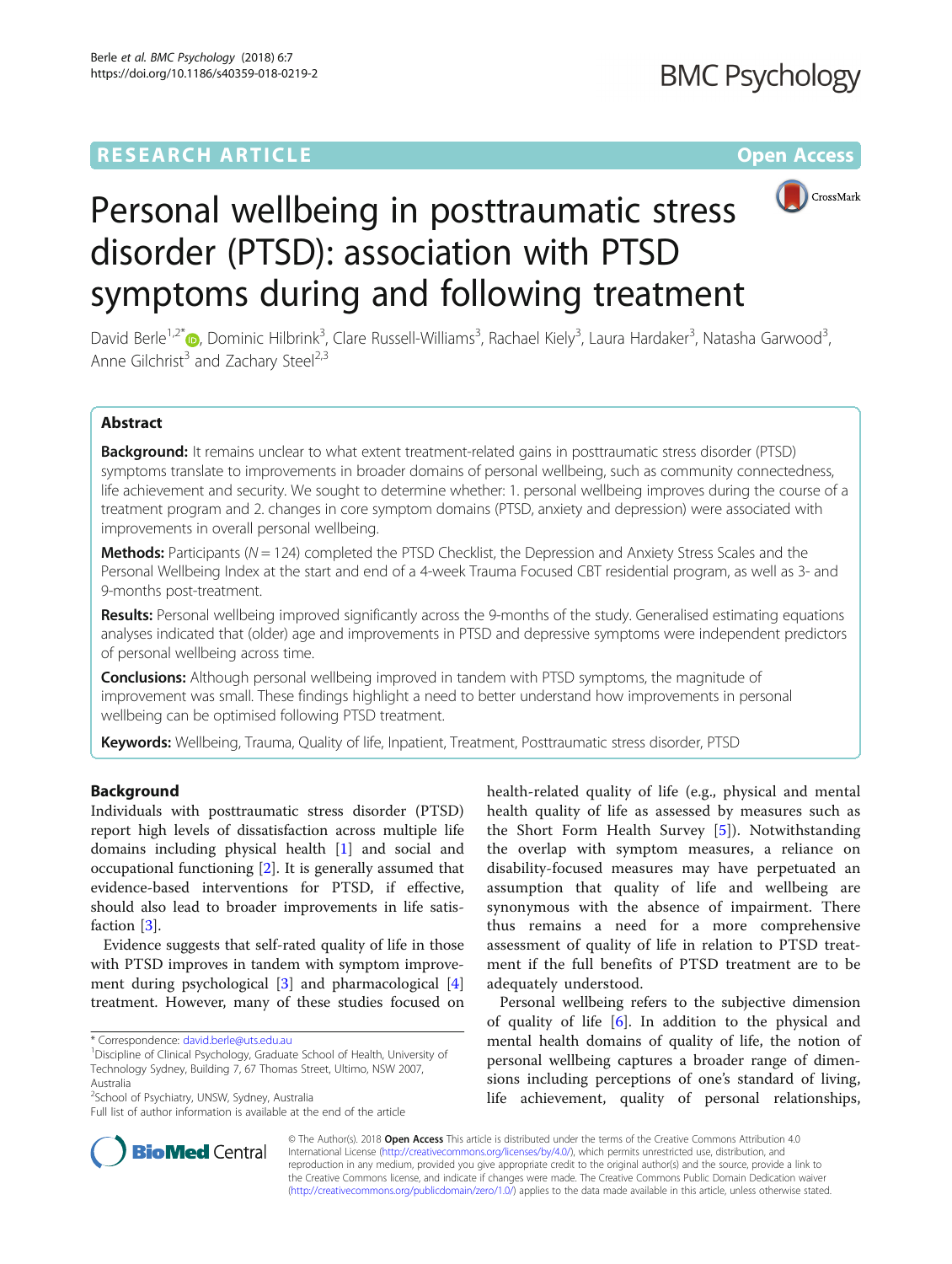perceived safety, community engagement and future security [\[6](#page-5-0)]. Furthermore, the concept of personal wellbeing incorporates the possibility that an individual might thrive rather than simply lack disability.

Overall life satisfaction is a similar concept to that of personal wellbeing and appears to be relatively low in individuals with PTSD [[7\]](#page-5-0). However, there remains a relative absence of research that has used measures capturing a broad range of domains of personal wellbeing in treatment people receiving treatment for PTSD (such as relationship satisfaction, perceived safety, etc). For instance, the few studies that have investigated changes in either life satisfaction or personal wellbeing during PTSD treatment, have typically focused only on one specific domain, such as spiritual wellbeing (e.g., [\[8](#page-5-0)]). An exception was a treatment trial of venlafaxine versus sertraline in addition to psychotherapy for refugees with PTSD, which reported small to medium-size improvements in wellbeing from pre to posttreatment, but did not include a follow-up assessment to determine whether the benefits persisted [\[9](#page-5-0)]. Investigation of whether improvements in perceived wellbeing persist is important for ensuring that changes in perceived wellbeing are reliable and remain once individuals complete treatment programs and return to their home environments.

Improving our understanding of these processes has the potential to provide a deeper understanding of the broader benefits of PTSD treatment beyond symptoms alone. For example, even though there is increasing evidence to suggest that symptomatic improvement persists following treatment, it remains unclear whether this also applies for any improvements in personal wellbeing. There are various pathways by which psychological therapies could affect changes in wellbeing, one being an increased sense of self-efficacy that might arise from strategies that promote mastery over one's symptoms.

The purpose of the present study was to investigate whether a four-week residential group treatment program for PTSD is associated with improvements in personal wellbeing in addition to symptoms of PTSD. Consistent with findings regarding the similar but distinct concept of quality of life [[3](#page-5-0)], we hypothesized that improvements in personal wellbeing would improve in tandem with improvements in PTSD symptoms. We also wanted to determine to what extent changes in other core overlapping symptom domains (such as anxiety and depression) were associated with overall personal wellbeing. The program includes a 3 and 9-month review of client progress, with the 9 month assessment point being the final scheduled follow-up appointment and the primary endpoint of the present study.

#### Method

One hundred and twenty-four participants (Mean age = 45.5 years,  $SD = 10.3$ ; 19.4% female  $[n = 24]$  were recruited from an inpatient residential PTSD treatment program between July 2009 and October 2015. All participants had a primary diagnosis of PTSD according to the Clinician Administered PTSD Scale for DSM-IV (CAPS; [\[10\]](#page-5-0)). Individuals with a current substance use disorder identified either at interview or from the Alcohol Use Identification Test (AUDIT; [\[11](#page-5-0)]) are excluded from the treatment program. The study was approved by the St John of God Health Care Human Research Ethics Committee (ref 839).

#### Treatment

All participants were attending their first four-week residential group-based treatment program for PTSD. The majority of group participants were funded to attend the program through worker's compensation claims (57.9% who were mostly former emergency services workers), by the Department of Veteran's Affairs (27.8%) or the by Australian Defence Force (7.9%), with only a small minority supported through private health insurance  $(6.3\%).$ 

The group program (five days per week for four weeks) included the following components: (i) psychoeducation about PTSD, (ii) arousal reduction strategies, (iii) cognitive restructuring, (iv) exploration of trauma themes such as safety, trust, and power/control consistent with cognitive processing therapy interventions [[12](#page-5-0)] and (v) discharge planning. Concurrent with the group intervention, participants also attended individual therapy sessions twice a week where prolonged imaginal exposure therapy was conducted. The program included a 3- and 9-month review of client progress.

#### Measures

The following self-report measures were administered.

The 42-item version of the Depression Anxiety Stress Scales (DASS-42; [\[13](#page-5-0)]) was administered. The DASS-42 have been shown to have good internal consistency (Cronbach α's ranging from 0.89 to 0.96; [[14\]](#page-5-0)), strong convergent and discriminant validity [\[15](#page-5-0)], as well as favorable test-retest reliability [[14\]](#page-5-0).

The Posttraumatic Stress Disorder Checklist for DSM-IV Civilian version (PCL; [[16\]](#page-5-0)) was used to assess PTSD symptoms. The PCL is a 17-item measure of current PTSD symptoms. It is strongly correlated with interview-based measures of PTSD, is able to effectively discriminate those with and without a PTSD diagnosis [[16\]](#page-5-0) and appears to have sound internal consistency and test-retest reliability [\[17](#page-5-0)]. The internal consistency (Cronbach's α) for the PCL in the present sample was 0.91.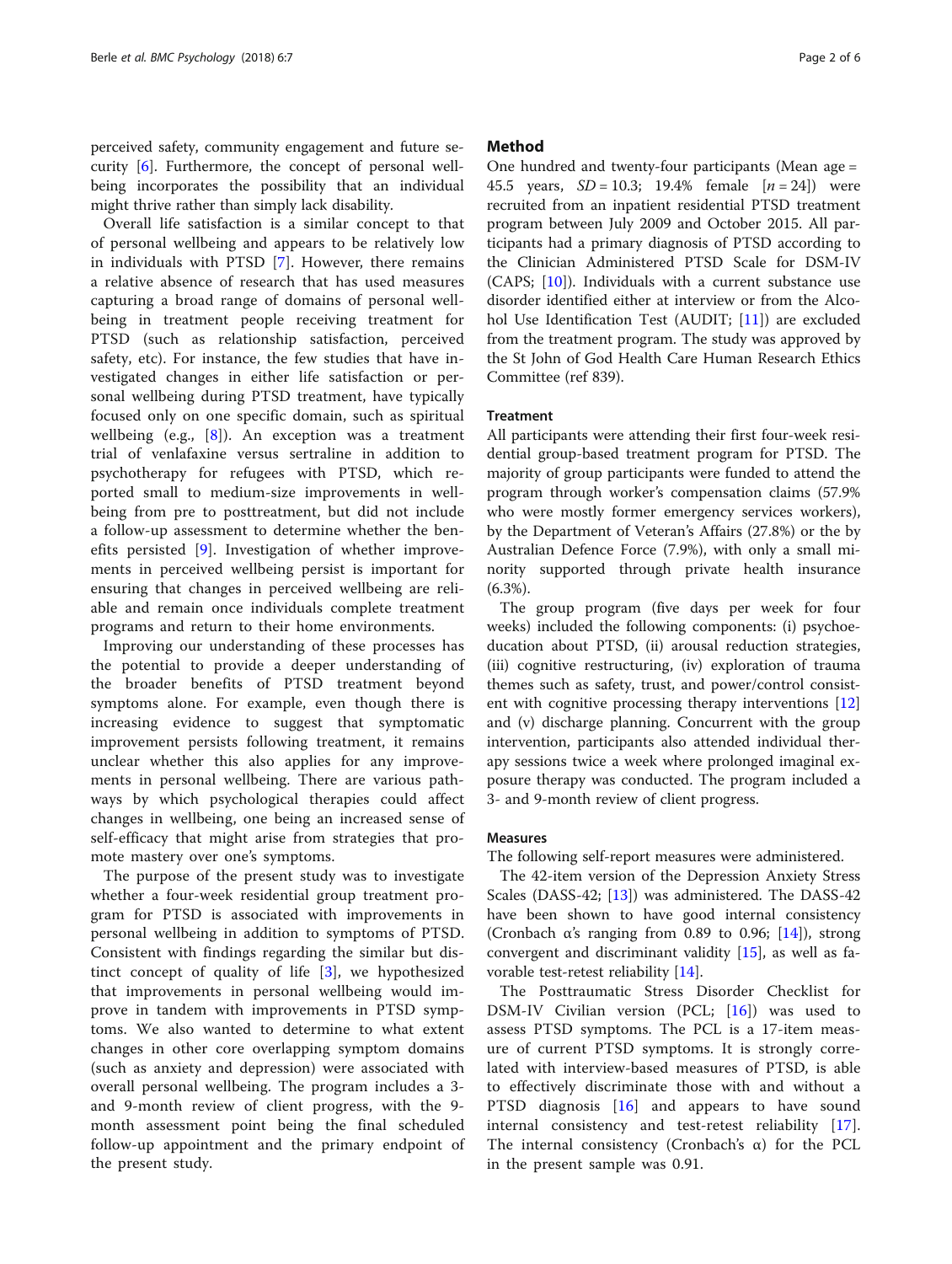The Personal Wellbeing Index (PWI) is a 7-item scale [[6\]](#page-5-0). The items include standard of living, personal health, life achievement, personal relationships, personal safety, community connectedness and future security. It has an eighth item pertaining to satisfaction with one's spirituality or religion; however, completion of this item is optional, thus total scores for the present study were derived from summing the first seven items. Each item is rated on a 10-point scale ranging from "No satisfaction at all" (0) to "Completely satisfied" (10), such that higher scores reflect greater levels of personal wellbeing. The scale has sound convergent validity with similar measures of wellbeing [\[18\]](#page-5-0). The mean score on the PWI in a large Australian community sample was 75.3 (for the 7-item version; [\[19](#page-5-0)]). The internal consistency (Cronbach's α) for the PWI in the present sample was 0.84.

Other self-report measures are routinely administered as part of an accreditation process for the program. However, these measures were not relevant to the current research question and so are not reported here.

#### Data analysis

Descriptive statistics (frequency, means, and standard deviation) were calculated for all key variables using SPSS 24.0. Repeated measures ANOVAs withpost-hoc pairwise t-test comparisons (using a Bonferrroni adjustment) were used to determine which variables changed significantly across time.

Generalized Estimating Equations (GEE) were used to determine which variables predicted PWI total score. The GEE approach allows estimation of regression coefficients that reflect the longitudinal relation between a predictor variable and an outcome variable [[20](#page-5-0)]. In contrast to linear mixed model approaches, the GEE approach makes fewer assumptions about the data. For instance, the GEE approach depends only on correct specification of the mean of the outcome (given the covariates), not necessarily on the joint distribution of both observed data and random effects (as a linear mixed model approach does; [[21\]](#page-5-0)). The GEE approach also allows inference at the population rather than individual level. Gender was included as a factor and age, PCL total score, and DASS Depression, Anxiety and Stress subscales included as covariates. Gender was included on the basis that women with PTSD report different trauma histories to those experienced by men and given that PTSD appears to impact the quality of life of women in potentially different ways [[22](#page-5-0)]. Age was included on the basis that some domains of wellbeing, such as perceptions of life achievement, could conceivably be related to age. In accordance with the recommendations of Twisk [[20\]](#page-5-0), we ran GEE models both with and without time point in the model, but we discuss findings for the

model that includes time given that time point can potentially confound the relation between timedependent covariates and PWI score.

Goodness of fit tests are not available for GEE analyses; however, comparison of the Quasi likelihood under Independence model Criterion (QIC) values were compared for three correlation structures: unstructured, exchangeable and  $AR(1)$ , with  $AR(1)$  providing the lowest value (29,938.36). Thus, results for the exchangeable correlation structure are presented.

#### Results

Data were available for  $N = 124$  at the start of treatment;  $n = 115$  (91.9%) participants at the end of residential treatment and for  $n = 80$  (64.5%) at the 9-month followup. Participants who did and did not complete the posttreatment and 9-month follow-up questionnaires did not differ significantly on any demographic variable or on pretreatment PCL, DASS Anxiety, DASS Stress or PWI scores. DASS Depression scores were an exception, with lower pretreatment DASS Depression scores for those with complete pretreatment data at posttreatment (Means = 22.0  $[SD = 9.6]$  vs 30.9  $[SD = 7.2]$ ;  $t = 2.85$ ,  $df =$ 122,  $p = 0.005$ ) and 9-month follow-up (Means = 20.9)  $[SD = 9.47]$  vs 26.07  $[SD = 9.47]$ ;  $t = 2.92$ ,  $df = 122$ ,  $p =$ 0.004) respectively.

Pretreatment mean PWI total scores (27.85) were well below the mean of the broader Australian community (75.3 for the 7-item version;  $t = 48.3$ ,  $df = 123$ ,  $p < 0.001$ ; [[19\]](#page-5-0)) indicating lower overall perceived personal wellbeing.

There was a significant main effect of change in PWI scores across the nine months although the magnitude of improvement was small  $(F (3, 228) = 5.11, p = 0.002,$  $\eta_p^2$  = 0.06). The only significant pairwise comparison indicated an improvement in PWI scores from pre to posttreatment (from a mean of 27.85 to 32.27;  $p < 0.0001$ ).

Table [1](#page-3-0) summarizes the scores on other key questionnaires at pretreatment, posttreatment, 3-month and 9 month follow-up. There were significant main effects for DASS Depression  $(F(3, 219) = 12.45, p < 0.0001)$ , DASS Stress ( $F(3, 216) = 11.27$ ,  $p < 0.0001$ ) and PCL ( $F(3, 222)$ )  $= 9.40, p < 0.0001$ ) scores. The significant decrease in PCL scores from pre to posttreatment indicates that the active phase of treatment was beneficial in reducing PTSD symptoms (from a mean of 62.78 to 56.93;  $p <$ 0.0001). However, across the follow-up period, from posttreatment to 3-month and 9-month follow-ups respectively, PCL scores remained consistent and did not appear to change further from posttreatment levels (all pairwise  $p's > 0.05$ ). The DASS Depression and Stress subscale scores also improved from pretreatment to posttreatment (from a mean of 20.66 to 16.12,  $p < 0.0001$ ) and 26.71 to 21.26,  $p < 0.0001$  for DASS Depression and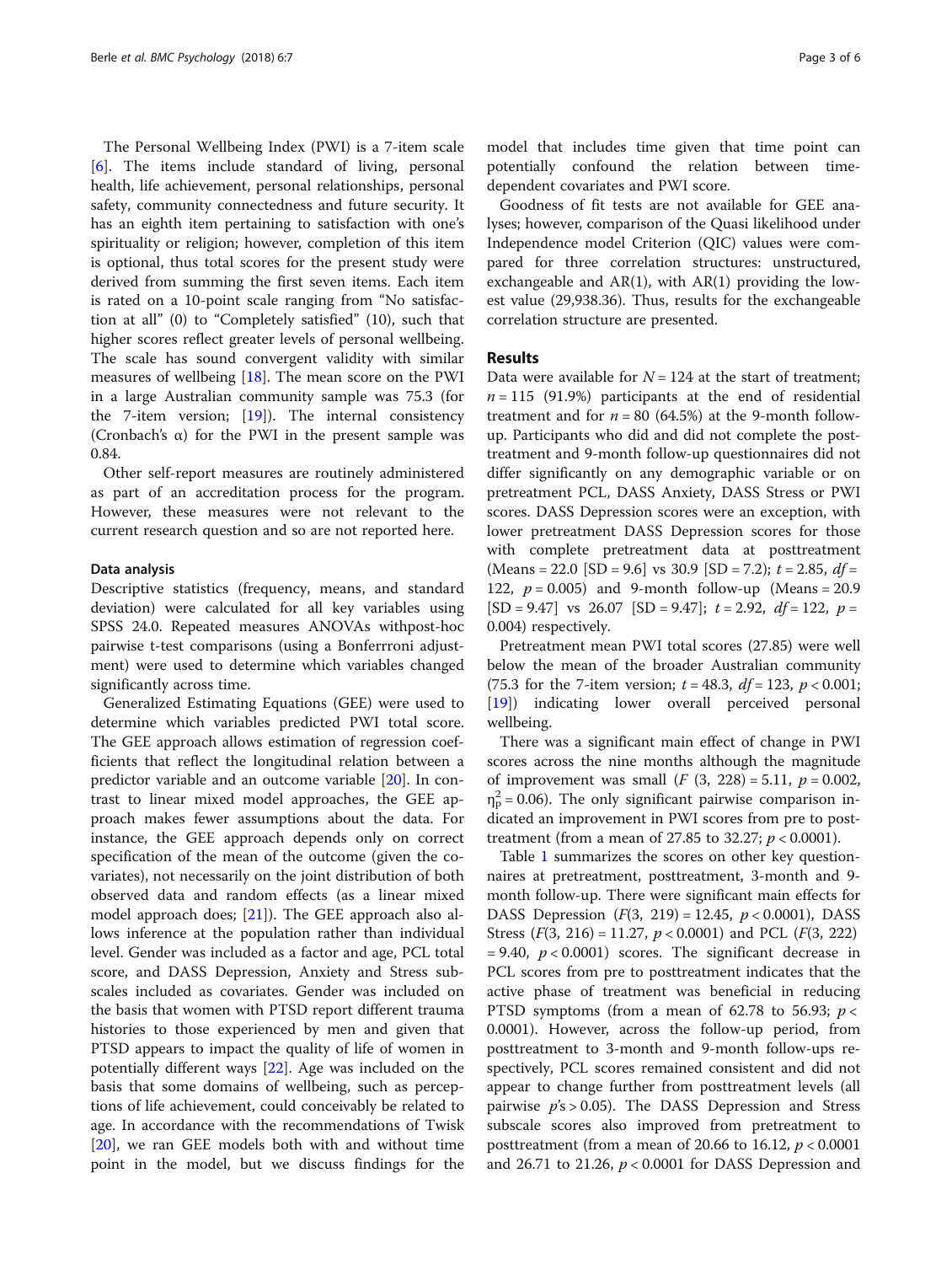|                      | (a) Pretreatment | (b) Posttreatment | (c) 3-month follow-up | (d) 9-month follow-up | Pairwise<br>significant differences <sup>a</sup> |  |
|----------------------|------------------|-------------------|-----------------------|-----------------------|--------------------------------------------------|--|
|                      | Mean (SD)        | Mean (SD)         | Mean (SD)             | Mean (SD)             |                                                  |  |
| DASS 21 - Depression | 20.66 (9.48)     | 16.12 (9.42)      | 21.14 (10.24)         | 21.93 (10.08)         | $a > b$ , $b < c$ , $b < d$                      |  |
| DASS 21 - Anxiety    | 17.00 (8.42)     | 15.78 (8.22)      | 16.75 (8.09)          | 17.16 (8.65)          | ns                                               |  |
| DASS 21 - Stress     | 26.71 (9.38)     | 21.26 (8.83)      | 25.62 (8.43)          | 25.96 (7.98)          | $a > b$ , $b < c$ , $b < d$                      |  |
| PCL                  | 62.78 (11.59)    | 56.93 (11.66)     | 56.50 (12.77)         | 57.31 (11.72)         | $a > b$ , $a > c$ , $a > d$                      |  |
| <b>PWI</b>           | 27.85 (11.70)    | 32.27 (11.12)     | 29.88 (11.92)         | 30.49 (12.43)         | a < b                                            |  |
| $-1.00 - 1.0$        | ---              | -----             |                       |                       |                                                  |  |

<span id="page-3-0"></span>Table 1 Means (SD) for symptom measures and perceived wellbeing at pretreatment, posttreatment, 3-month and 9-month followup

DASS 21 Depression and anxiety stress scales – 21 items, PCL Posttraumatic Stress Disorder Checklist for DSM-IV Civilian version <sup>a</sup>

<sup>a</sup>Different subscripts correspond to  $p < 0.05$  following Bonferroni pairwise corrections for post-hoc comparisons

Stress respectively). However, both DASS Depression and DASS Stress scores increased from posttreatment to the 3-month (from a mean of 16.12 to 21.14,  $p < 0.0001$ for DASS depression; 21.26 to 25.62,  $p < 0.0001$  for DASS Stress) and 9-month follow-ups respectively (from a mean of 16,12 to 21.93,  $p < 0.001$  for DASS Depression; 21.26 to 25.96,  $p < 0.0001$  for DASS Stress). There were no significant changes in DASS Anxiety scores across the nine months of the study and all pairwise comparisons were not significant.

#### Generalised estimating equations (GEE) analyses

The results of the GEE analyses are summarized in Table 2. PCL total scores, DASS Depression, and age were each significant predictors of PWI scores. Decreases in PCL total and DASS depression were significant predictors of increased (improved) PWI scores as well as (older) age. When controlling for other variables, time point was not a significant predictor of PWI scores. We note that the overall pattern of results was the same when timepoint was (Table 2) and was not included in

| <b>Table 2</b> Generalized Estimating Equations (GEE) results ( $N = 124$ ) |  |  |  |  |  |
|-----------------------------------------------------------------------------|--|--|--|--|--|
|-----------------------------------------------------------------------------|--|--|--|--|--|

the model (Additional file [1](#page-4-0): Table S1) supporting the role of assessed change in other variables as accounting for the observed change in PWI scores.

Given that there is some degree of overlap between two of the items of the PWI (pertaining to perceived safety and future security) and PTSD symptoms, we reran the analyses after excluding these items, noting that the internal consistency of the PWI remained high at 0.77, 0.82 & 0.87 at pretreatment, posttreatment and 9 month follow-up, respectively. The overall pattern of results for the GEE analysis was the same in that changes in PCL, DASS-Depression and age each independently predicted changes in PWI scores.

#### **Discussion**

There are three key findings from the present study. First, individuals seeking treatment for PTSD reported low levels of personal wellbeing. This finding is consistent with reports of low levels of life satisfaction among individuals with PTSD [\[23\]](#page-5-0). There are also broad parallels with findings from studies of similar constructs in

|                                   | $\boldsymbol{B}$ | Std Error | 95% Wald confidence interval |         |  |
|-----------------------------------|------------------|-----------|------------------------------|---------|--|
|                                   |                  |           | Lower                        | Upper   |  |
| Intercept                         | 45.90            | 3.60      | 38.85                        | 52.94   |  |
| PCL total                         | $-0.26$          | 0.05      | $-0.37$                      | $-0.16$ |  |
| <b>DASS Depression</b>            | $-0.39$          | 0.08      | $-0.53$                      | $-0.24$ |  |
| <b>DASS Anxiety</b>               | $-0.06$          | 0.10      | $-0.26$                      | 0.13    |  |
| <b>DASS Stress</b>                | $-0.04$          | 0.08      | $-0.20$                      | 0.12    |  |
| Age                               | 0.19             | 0.06      | 0.07                         | 0.30    |  |
| Timepoint 4 (9mth follow-up)      | 1.00             | 1.06      | $-1.08$                      | 3.09    |  |
| Timepoint 3 (3mth follow-up)      | $-0.33$          | 1.03      | $-2.34$                      | 1.70    |  |
| Timepoint 2 (posttreatment)       | $-0.27$          | 0.95      | $-2.13$                      | 1.59    |  |
| Timepoint 1 (Index: pretreatment) | $\mathbf 0$      |           |                              |         |  |
| Gender (Male)                     | $-0.81$          | 2.36      | $-5.42$                      | 3.81    |  |
| Gender (Index: Female)            | $\mathbf 0$      |           |                              |         |  |

DASS Depression and Anxiety Stress scales, PCL Posttraumatic symptom checklist for DSM-IV

A greater PWI score reflects a greater level of personal wellbeing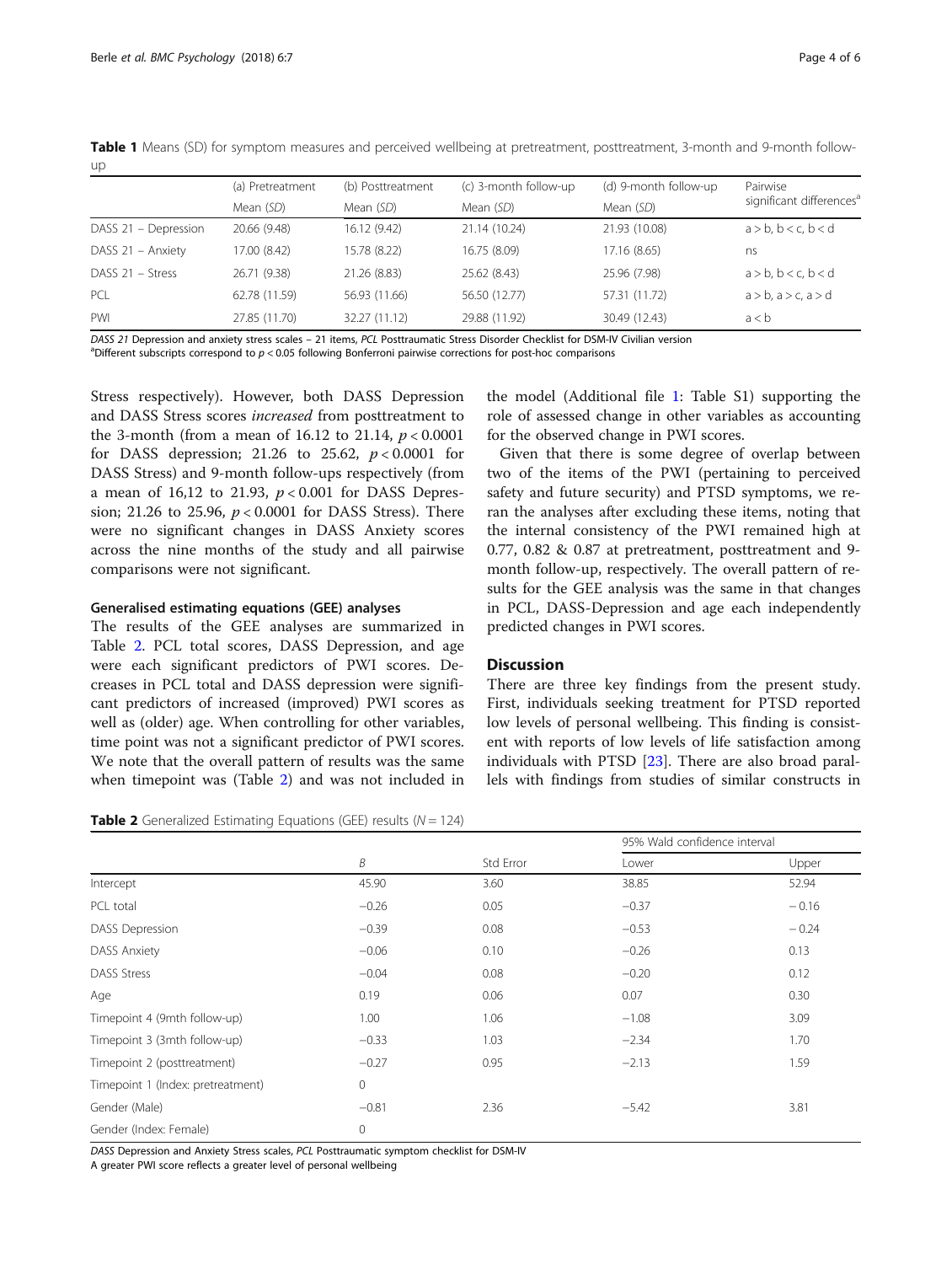<span id="page-4-0"></span>PTSD, such as self-reported health-related quality of life, which have indicated perceived impairments which go beyond psychological symptoms themselves.

Second, there were significant improvements in PWI scores across the 9-months of the study, although these were only small in magnitude and did not remain significant once changes in other variables (such as PTSD symptoms) were accounted for. This relative persistence of low levels of perceived personal wellbeing may be due to the broad range of challenges faced by participants in our sample who were in many cases transitioning from military and emergency services careers to distinctly different roles. These transitions may impact one's perceptions of standard of living, life achievement and community connectedness [\[24](#page-5-0), [25\]](#page-5-0), none of which were an explicit focus of the treatment program. Other studies that have investigated the benefits of interventions to boost social connectedness and awareness of positive emotions indicate that personal wellbeing may improve when these are explicit aims for treatment [\[25\]](#page-5-0).

Third, our results also suggest that improved perceived personal wellbeing is associated with older age, and improvements in PTSD and depressive symptoms. This is consistent with findings regarding the similar construct of quality of life [[26](#page-5-0)]. Given that both depression and PTSD are thought to be characterised in part by distorted cognitions about the self, the world and the future [[27,](#page-5-0) [28\]](#page-5-0), it is not surprising that improvement in depression and PTSD symptoms might be associated with changes in perceived personal wellbeing. For instance, depressed individuals have been demonstrated to hold a pervasive and general negative outlook with a tendency to attribute negative events to stable, internal and global factors [[29\]](#page-5-0) which could conceivably influence their ratings of personal wellbeing.

The personal wellbeing of individuals seeking treatment for PTSD may possibly be improved in either of two ways. First, our results suggest that improvements in symptoms of depression and PTSD may independently lead to improvements in wellbeing, albeit, to a small extent. This holds particular promise in the case of depression. As noted, in the present study, depression symptoms intensified preceding the 3 month and 9 month follow-ups: If specific interventions could preempt these setbacks then there may also be associated benefits for personal wellbeing. Second, to the extent that the treatment program focused on improvements in PTSD symptoms, there remains the possibility that additional improvements in personal wellbeing may be achieved by including approaches from personal well-being therapy [\[30](#page-5-0)], or other adjunctive interventions.

The implications of these current findings need to be considered in light of the study's limitations. Improvement in PTSD symptoms was not a focus of the present study and the overall symptom-focused outcomes of the treatment program have been reported elsewhere [\[31](#page-5-0)]. Nonetheless, the relatively small clinical magnitude of improvement in PTSD symptoms is noteworthy and may be reflective of the complexity of clients who attended the program in that most had previously not benefitted from treatment in other services. Alternatively, it may indicate that subset of participants did not receive a full course of exposure-based therapy in their individual sessions. Unfortunately, we lack the data to determine if this was the case. We relied on a single measure of personal wellbeing, albeit one that has been validated in the Australian community and has sound psychometric properties. It may be that measures of Quality of Life across multiple life domains would detect improvements related to more specific areas of daily living. We were also not able to quantify the extent to which the residential treatment program targeted perceptions of personal wellbeing as opposed to PTSD symptoms. The relatively high rate of program participants supported by funding (workers compensation schemes, Department of Veterans' Affairs and Department of Defence) and the high rate of follow-up attrition (64% of the sample attending the 9-month follow-up) suggests that the findings may not generalize to other studies and settings, although we believe it is reflective of the routine setting in which the study was conducted. Finally, our study did not include a control group or randomized allocation to treatment and control conditions precluding causal inferences about the role of treatment in changes in personal wellbeing.

#### Conclusions

Extending the benefits of PTSD treatments beyond a narrow focus on symptomatic improvement is important for helping individuals with PTSD to enhance their lives. The present results highlight how levels of personal wellbeing are typically low in individuals with PTSD and may only improve to a small extent during and following an intensive residential trauma-focused treatment program. Further research should consider the most effective pathways for enhancing personal wellbeing, whether these be by improving symptoms or through approaches that have a separate focus.

#### Additional file

[Additional file 1:](https://doi.org/10.1186/s40359-018-0219-2) Table 1. Generalized Estimating Equations (GEE) results without time as a predictor ( $N = 124$ ). (DOCX 13 kb)

#### Abbreviations

AR: Auto Regressive Order; CBT: Cognitive Behavioural Therapy; DASS-42: Depression Anxiety Stress Scales – 42 item version; GEE: Generalised Estimating Eqs.; PCL: Posttraumatic Stress Disorder Checklist;